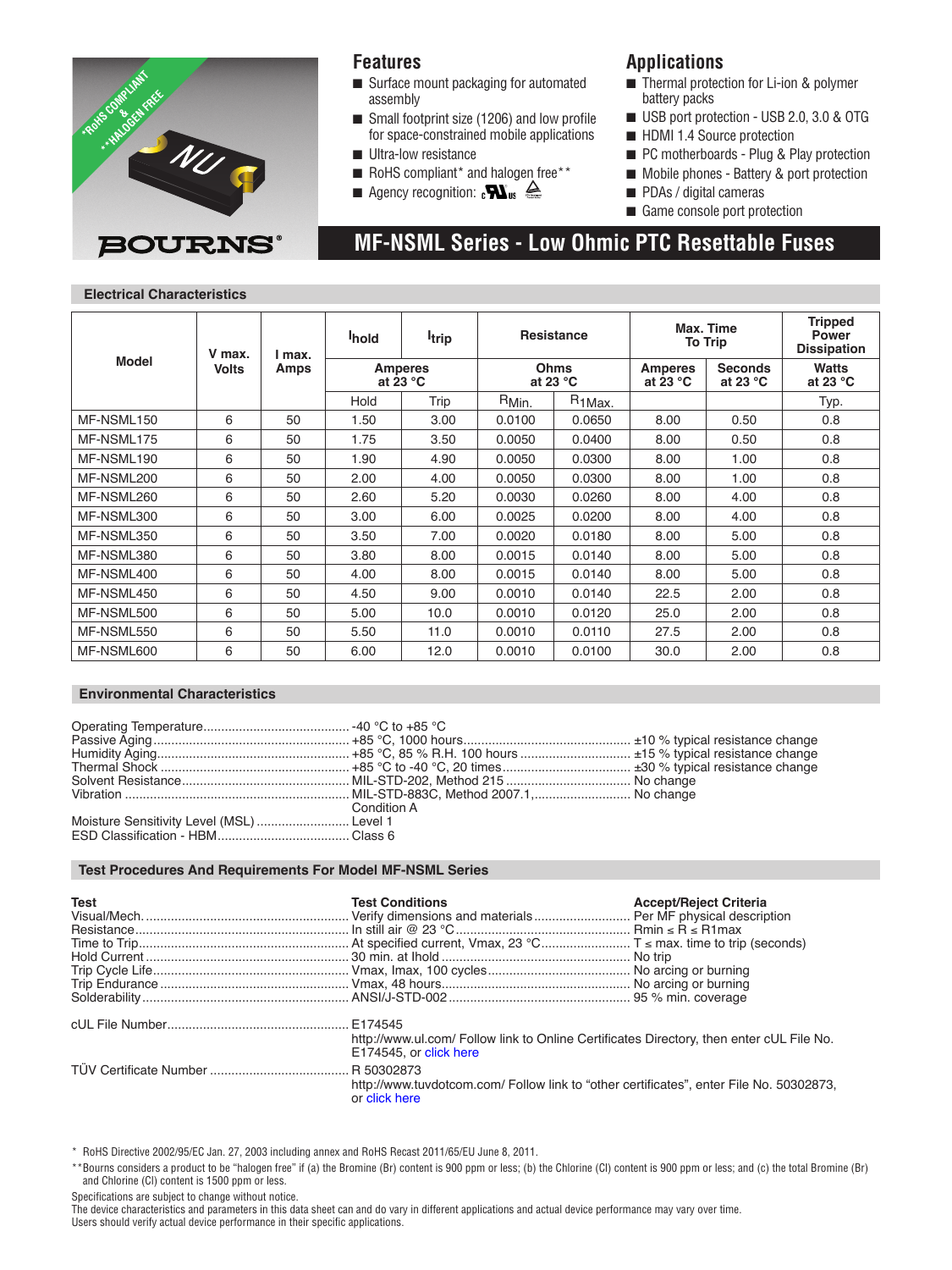## **MF-NSMF Series - PTC Resettable Fuses MF-NSML Series - Low Ohmic PTC Resettable Fuses**

### BOURNS

#### **Product Dimensions**

|              | Α               |                 | в               |                 | C               |                 | D               | Е               |                 |
|--------------|-----------------|-----------------|-----------------|-----------------|-----------------|-----------------|-----------------|-----------------|-----------------|
| <b>Model</b> | Min.            | Max.            | Min.            | Max.            | Min.            | Max.            | Min.            | Min.            | Max.            |
| MF-NSML150   |                 |                 |                 |                 |                 |                 |                 |                 |                 |
| MF-NSML175   |                 |                 |                 |                 |                 |                 |                 |                 |                 |
| MF-NSML190   |                 |                 |                 |                 |                 |                 |                 |                 |                 |
| MF-NSML200   |                 |                 |                 |                 |                 |                 |                 |                 |                 |
| MF-NSML260   | 3.00<br>(0.118) | 3.50<br>(0.138) | 1.40<br>(0.055) | 1.80<br>(0.071) | 0.30<br>(0.012) | 0.60<br>(0.024) | 0.25<br>(0.010) | 0.05<br>(0.002) | 0.45<br>(0.018) |
| MF-NSML300   |                 |                 |                 |                 |                 |                 |                 |                 |                 |
| MF-NSML350   |                 |                 |                 |                 |                 |                 |                 |                 |                 |
| MF-NSML380   |                 |                 |                 |                 |                 |                 |                 |                 |                 |
| MF-NSML400   |                 |                 |                 |                 |                 |                 |                 |                 |                 |
| MF-NSML450   |                 |                 |                 |                 |                 |                 |                 |                 |                 |
| MF-NSML500   | 3.00            | 3.50            | 1.40            | 1.80            | 0.60            | 1.20            | 0.25            | 0.05            | 0.45            |
| MF-NSML550   | (0.118)         | (0.138)         | (0.055)         | (0.071)         | (0.024)         | (0.047)         | (0.010)         | (0.002)         | (0.018)         |
| MF-NSML600   |                 |                 |                 |                 |                 |                 |                 |                 |                 |

Packaging:

MF-NSML150~MF-NSML400 = 5000 pcs. per reel MF-NSML450~MF-NSML500 = 3500 pcs. per reel MF-NSML550~MF-NSML600 = 3000 pcs. per reel







**Terminal material:**

ENIG-plated terminals (Tin-plated terminals available upon request).

DIMENSIONS:  $\frac{MM}{MMCUT}$ 

(INCHES)

**Termination pad solderability:** Meets ANSI/J-STD-002 Category 2.

**Recommended Storage:**

40 °C max./70 % RH max.

### **Thermal Derating Chart - Ihold (Amps)**

| Model      | <b>Ambient Operating Temperature</b> |          |      |       |         |       |       |       |       |  |
|------------|--------------------------------------|----------|------|-------|---------|-------|-------|-------|-------|--|
|            | $-40 °C$                             | $-20 °C$ | 0 °C | 23 °C | 40 $°C$ | 50 °C | 60 °C | 70 °C | 85 °C |  |
| MF-NSML150 | 2.67                                 | 2.32     | 1.95 | 1.50  | 1.15    | 0.96  | 0.78  | 0.64  | 0.52  |  |
| MF-NSML175 | 2.57                                 | 2.33     | 2.07 | 1.75  | 1.49    | 1.34  | 1.24  | 1.00  | 0.91  |  |
| MF-NSML190 | 2.89                                 | 2.58     | 2.25 | 1.90  | 1.54    | 1.36  | 1.21  | 0.94  | 0.77  |  |
| MF-NSML200 | 3.30                                 | 2.90     | 2.50 | 2.00  | 1.62    | 1.39  | 1.16  | 0.90  | 0.52  |  |
| MF-NSML260 | 3.71                                 | 3.42     | 3.01 | 2.60  | 2.08    | 1.72  | 1.49  | 1.30  | 0.89  |  |
| MF-NSML300 | 4.41                                 | 3.99     | 3.54 | 3.00  | 2.55    | 2.32  | 2.13  | 1.71  | 1.56  |  |
| MF-NSML350 | 5.51                                 | 4.66     | 4.13 | 3.50  | 2.98    | 2.71  | 2.49  | 2.00  | 1.82  |  |
| MF-NSML380 | 5.59                                 | 5.05     | 4.48 | 3.80  | 3.23    | 2.95  | 2.70  | 2.17  | 1.98  |  |
| MF-NSML400 | 5.71                                 | 5.26     | 4.63 | 4.00  | 3.20    | 2.70  | 2.29  | 2.00  | 1.37  |  |
| MF-NSML450 | 6.62                                 | 5.99     | 5.31 | 4.50  | 3.83    | 3.50  | 3.20  | 2.57  | 2.34  |  |
| MF-NSML500 | 7.35                                 | 6.66     | 5.90 | 5.00  | 4.25    | 3.88  | 3.55  | 2.85  | 2.60  |  |
| MF-NSML550 | 8.09                                 | 7.32     | 6.49 | 5.50  | 4.68    | 4.27  | 3.91  | 3.41  | 2.86  |  |
| MF-NSML600 | 8.82                                 | 7.98     | 7.08 | 6.00  | 5.10    | 4.66  | 4.26  | 3.43  | 3.12  |  |

Specifications are subject to change without notice.

The device characteristics and parameters in this data sheet can and do vary in different applications and actual device performance may vary over time. Users should verify actual device performance in their specific applications.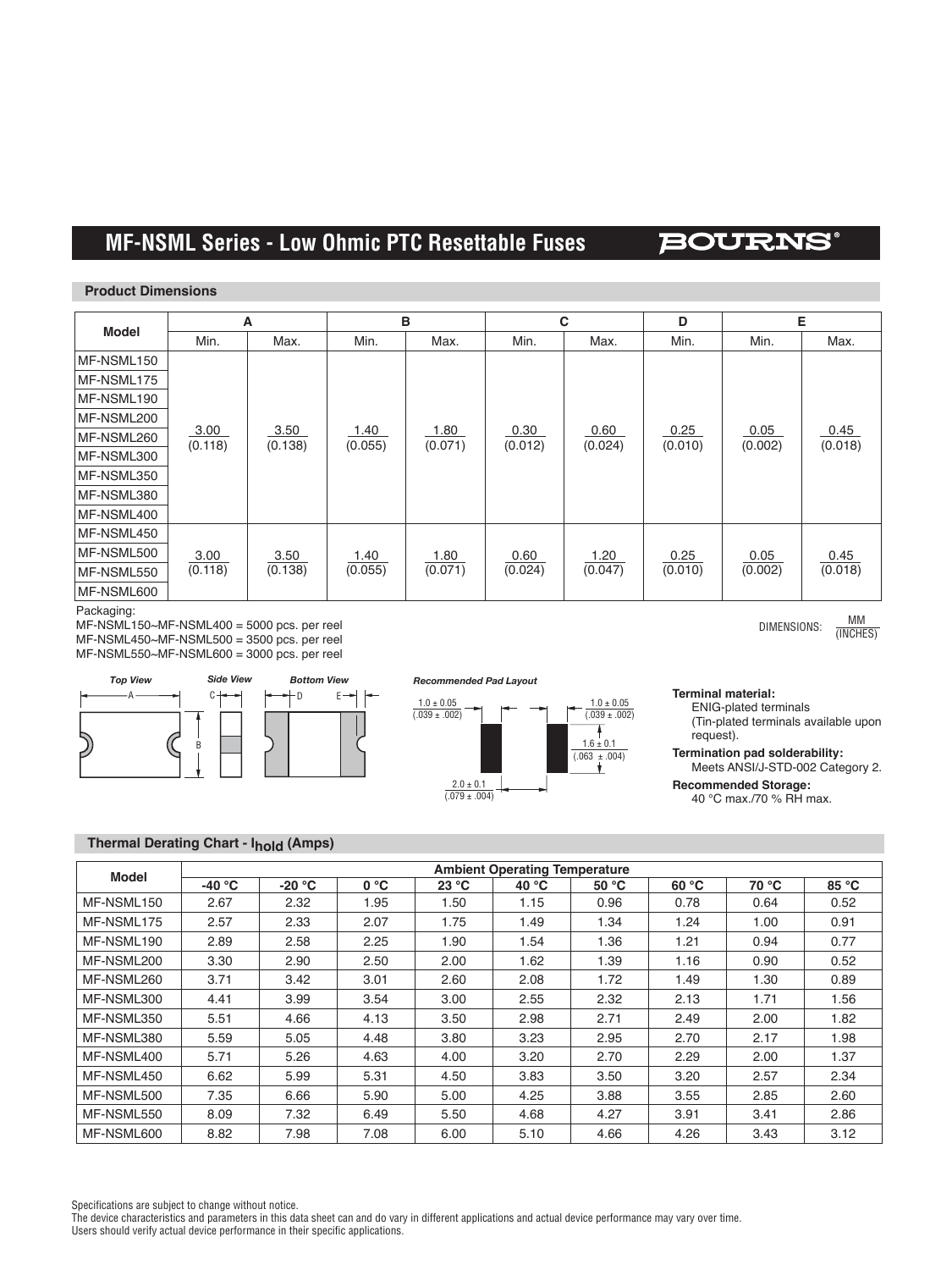## **3312 - 2 mm SMD Trimming Potentiometer MF-NSML Series - Low Ohmic PTC Resettable Fuses**

## **BOURN**

#### **Solder Reflow Recommendations**



#### **Notes:**

- MF-NSML models cannot be wave soldered or hand soldered. Please contact Bourns for soldering recommendations.
- All temperatures refer to topside of the package, measured on the package body surface.
- If reflow temperatures exceed the recommended profile, devices may not meet the published specifications.
- Compatible with Pb and Pb-free solder reflow profiles.
- Excess solder may cause a short circuit, especially during hand soldering. Please refer to the Multifuse® Polymer PTC Soldering Recommendation guidelines.
- Designed for single solder reflow operations.

| <b>Profile Feature</b>                                                                                                                       | <b>Pb-Free Assembly</b>                                |
|----------------------------------------------------------------------------------------------------------------------------------------------|--------------------------------------------------------|
| Average Ramp-Up Rate $(TS_{max}$ to $T_D)$                                                                                                   | 3 °C / second max.                                     |
| PREHEAT:<br>Temperature Min. (TS <sub>min</sub> )<br>Temperature Max. (TS <sub>max</sub> )<br>Time (ts <sub>min</sub> to ts <sub>max</sub> ) | 150 $\degree$ C<br>200 $\degree$ C<br>$60-180$ seconds |
| TIME MAINTAINED ABOVE:<br>Temperature $(T_1)$<br>Time $(t1)$                                                                                 | 217 °C<br>$60 - 150$ seconds                           |
| Peak / Classification Temperature $(T_P)$                                                                                                    | 260 °C                                                 |
| Time within 5 °C of Actual Peak Temperature $(t_n)$                                                                                          | $20 - 40$ seconds                                      |
| Ramp-Down Rate                                                                                                                               | $6^{\circ}$ C / second max.                            |
| Time within 25 °C to Peak Temperature                                                                                                        | 8 minutes max.                                         |



| <b>Typical Part Marking</b> |                                                                                                                                                                                                                                                                                                | <b>BOUI</b>                                                                                                                  |
|-----------------------------|------------------------------------------------------------------------------------------------------------------------------------------------------------------------------------------------------------------------------------------------------------------------------------------------|------------------------------------------------------------------------------------------------------------------------------|
|                             | Represents total content. Layout may vary.<br>PART IDENTIFICATION:<br>$MF-NSML150 = NG$<br>$MF-NSML175 = NH$                                                                                                                                                                                   | Asia-Pacific:<br>Tel: +886-2 256<br>Email: asiacus@                                                                          |
| ΝJ                          | $MF-NSML190 = NI$<br>$MF-NSML200 = NJ$<br>$MF-NSML260 = NN$<br>$MF-NSML300 = NP$<br>$MF-NSML350 = NS$<br>$MF-NSML380$ = NV<br>$MF-NSML400 = NU$<br>$MF-NSML450 = NX$<br>$MF-NSML500 = NY$<br>$MF-NSML550 = N5$<br>$MF-NSML600 = NZ$<br>MANUFACTURING DATE CODE IS<br>LOCATED ON PACKING LABEL. | Europe:<br>Tel: +36 88 520<br>Email: eurocus@<br><b>The Americas:</b><br>Tel: +1-951 781<br>Email: americus<br>www.bourns.co |

## **BOURNS®**

If unacceptable, determine cause and correct prior to Tel: +886-2 2562-4117 1. Water soluble solder paste only above 100K. Tel: +36 88 520 390 **Asia-Pacific:**  Email: asiacus@bourns.com **Europe:** 

<sup>NP</sup><br>NS

 $\frac{3.00}{N}$  Tel: +1-951 781-5500 testing must see a peak temperature in the reflow zone, as specified. This is to ensure that all test Email: americus@bourns.com **units with www.bourns.com** 

#### MF-NSML SERIES, REV. I, 02/18

Specifications are subject to change without notice.

The device characteristics and parameters in this data sheet can and do vary in different applications and actual device performance may vary over time. Users should verify actual device performance in their specific applications.